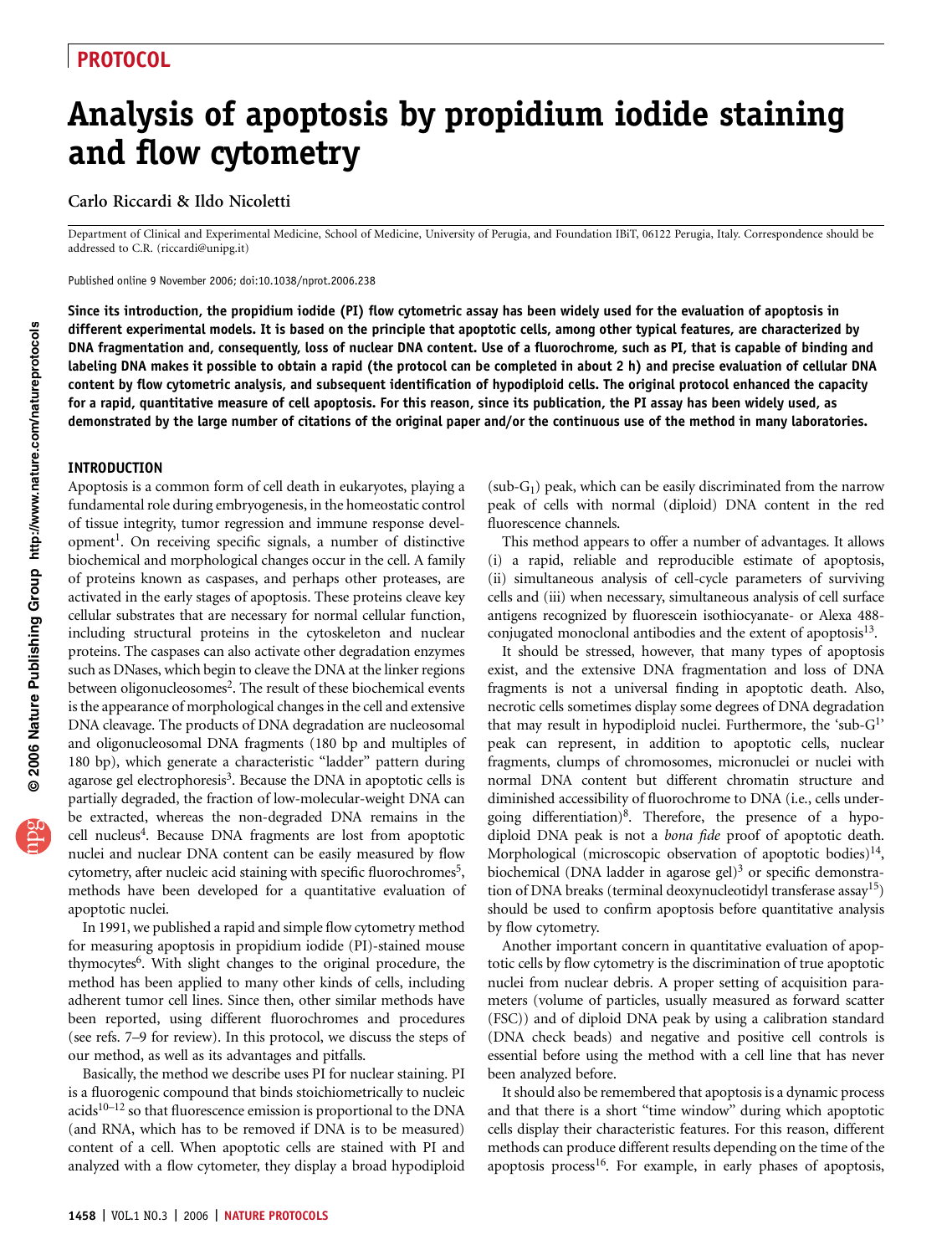terminal deoxynucleotidyl transferase can be positive for DNA breaks, and the cell membrane can expose phosphatidylserine which is Annexin-V positive. However, morphological observation can be negative for apoptotic bodies and flow cytometric analysis can be negative for the sub- $G_1$  peak, as DNA fragments are still

#### MATERIALS REAGENTS

- .PBS .Triton X-100
- .Sodium citrate
- $\cdot$ PI
- 
- Deionized/distilled  $H_2O$ <br>• 70% (v/v) ethanol
- .RNase (DNase free; boil RNase for 10 min if it is not DNase free)

#### $\cdot$  0.2 M Na<sub>2</sub>HPO<sub>4</sub>

EQUIPMENT .Tissue culture equipment

• 12×75 polypropylene tubes<br>•4 °C and  $-20$  °C refrigerators

 $\cdot$  Incubator (37 °C, 5% CO<sub>2</sub>; v/v)

maintained in the nucleus. Accordingly, the DNA ladder cannot be observed with agarose gel electrophoresis<sup>8</sup>.

However, when used appropriately, the PI flow cytometric assay is a rapid and easily reproducible method that can be adapted for apoptosis evaluation in different kinds of cells.

- .Centrifuge .Flow cytometer (488-nm laser line, for excitation)
- .pH meter REAGENT SETUP
- Fluorochrome solution  $0.1\%$  sodium citrate (wt/v),  $0.1\%$  Triton X-100 (v/v), 50 mg l<sup>-1</sup> PI in deionized/distilled water). Fluorochrome solution can be kept in the dark at 4  $\rm ^{\circ}C$  for months. **! CAUTION** Use gloves while preparing and using fluorochrome solution as PI is mutagenic. DNA extraction buffer Mix 192 ml of 0.2 M Na<sub>2</sub>HPO<sub>4</sub> with 8 ml of 0.1% Triton X-100 (v/v). Adjust the pH to 7.8.

DNA staining solution Dissolve 200 µg of PI in 10 ml of PBS. Add 2 mg of DNase free RNase.  $\triangle$  CRITICAL Prepare fresh staining solution just before use. ! CAUTION Use gloves while preparing and using DNA staining solution as PI is mutagenic.

# **PROCEDURE**

- 1 Suspend cells at  $1-2\times10^6$  cells ml<sup>-1</sup> in 1 ml of PBS in  $12\times75$  tubes.
- 2| Centrifuge at 200g for 5 min at room temperature.
- 3| Aspirate off the PBS.

4| Follow the quick method for thymocytes and non-adherent mononuclear cells (option A) and the standard method for multinuclear cells growing in suspension and for adherent cells (option B).

#### (A) Quick method (direct DNA staining in PI hypotonic solution)

- (i) Gently resuspend the cell pellet in 1 ml of fluorochrome solution. ▲ CRITICAL STEP Resuspend cells with caution to avoid nuclei fragmentation and separation of apoptotic bodies from apoptotic nuclei. Since the hypotonic shock removes the majority of the RNA, RNase treatment is not required.
- (ii) Place the tubes in the dark at 4  $\degree$ C, before flow cytometry analysis, for at least 1 h and no longer than 24 h. ■ CRITICAL STEP One hour is necessary for appropriate staining of the nuclei; cells can be maintained for 24 h, in the dark at 4  $\degree$ C without any substantial change in DNA profile.

### (B) Standard method (PI staining after alcoholic fixation)

- (i) Resuspend cell pellet in 500  $\mu$ l of PBS.
- (ii) Fix cells by adding 4.5 ml of 70% ( $v/v$ ) cold ethanol to the cell suspension keeping the tubes on ice. **PAUSE POINT Cells can be stored in ethanol solution at -20 °C for several weeks.**
- (iii) Centrifuge at 400g for 5 min and remove the supernatant (ethanol solution).
- (iv) Wash cells in 5 ml of PBS and centrifuge at 400g for 5 min.

▲ CRITICAL STEP Cells with extensive DNA degradation can be directly resuspended in DNA staining solution without any further treatment.

- (v) If DNA is not extensively degraded, resuspend cells in 0.5 ml of PBS and add 0.5 ml of DNA extraction buffer. Incubate at room temperature for 5 min and centrifuge at 400g for 5 min.
- (vi) Remove the supernatant and resuspend cells in 1 ml of DNA staining solution.
- (vii) Incubate resuspended cells for at least 30 min at room temperature in the dark.

5| Analyze cells by flow cytometry. Use 488-nm laser line for excitation. Measure red fluorescence (>600 nm) and side scatter. Collect at least 20,000 events. Gate-out residual debris (Fig. 1a). Measure hypodiploid and diploid DNA peaks (Fig. 1b). ▲ CRITICAL STEP A precise calibration of the flow cytometer is necessary to properly gate out debris. This procedure depends on the type and producer of the flow cytometer, but can be basically performed as follows: (i) use a suspension of multilabeled 10- and 2.5-µm microspheres (Microbeads Molecular Probes); (ii) adjust the FSC channel around the 600 channels of a 1,024-channel linear scale for the 10- $\mu$ m beads and annotate the channel corresponding to the 2.5- $\mu$ m microsphere; (iii) adjust the DNA peak corresponding to diploid thymocytes (or to the  $G_0/G_1$  cell-cycle phase of tumor cells) around the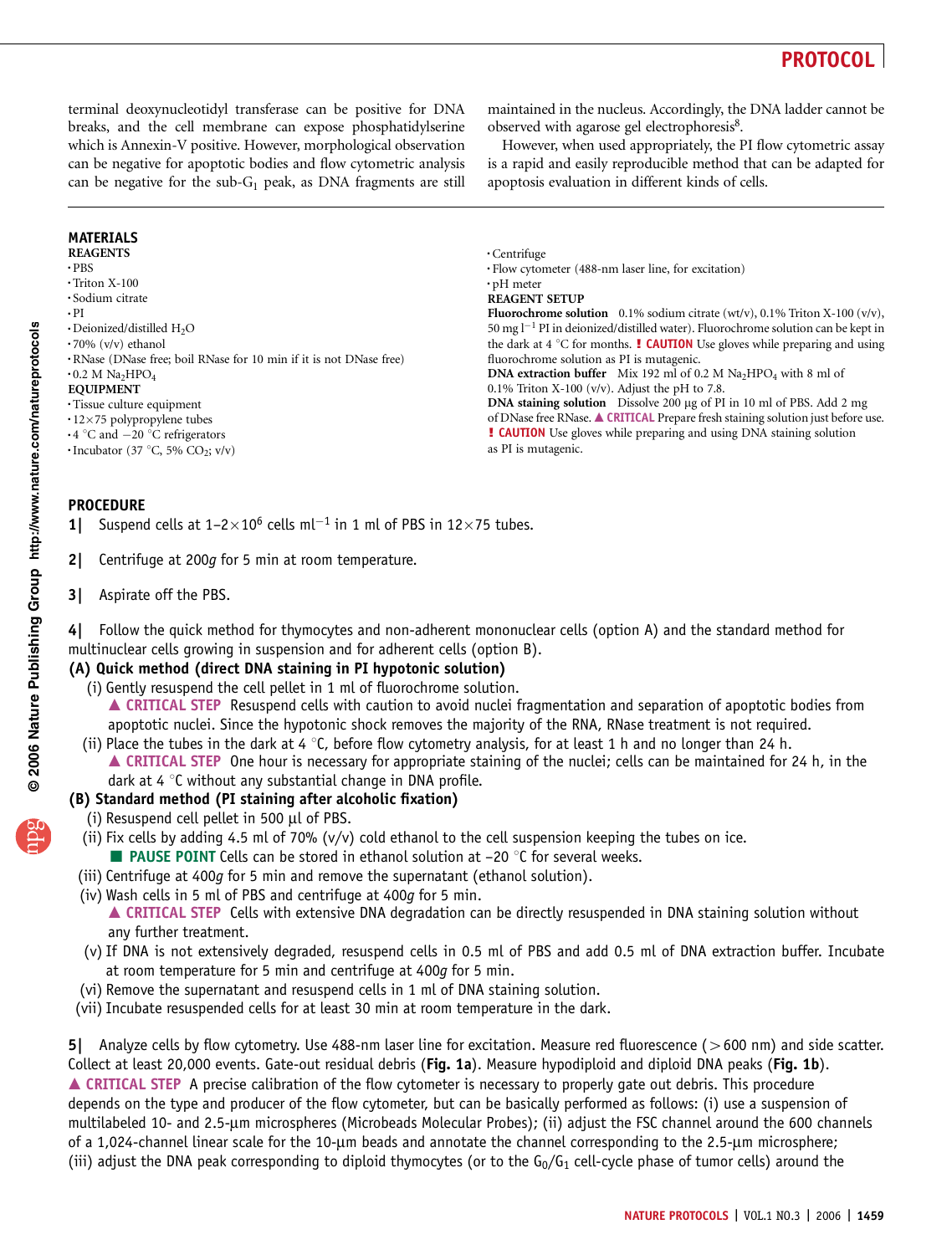# PROTOCOL



Figure 1 | Measure of apoptotic thymocytes. (a) Dot-plot analysis of thymocytes undergoing apoptosis. Debris and residuals of necrotic cells (the bulk of which has been eliminated during acquisition with the flow cytometer) can be recognized (and gated-off by eliminating the corresponding region) by the lower diameter (FSC) and reduced DNA fluorescence compared to apoptotic thymocytes. The right panel shows a 3D representation of the peaks corresponding to normal nuclei, apoptotic nuclei and debris. (b) A precise and reproducible estimate of the percentage of normal and apoptotic nuclei can be obtained by analysis of the DNA histogram after elimination of residual debris.

350 channel; (iv) running diploid thymocytes, exclude the bulk of debris from the analysis, increasing progressively the FSC threshold until the unwanted signals in the  $1-100$  channels of the red fluorescence are  $\langle 1\%; (v) \rangle$  and record flow cytometer parameters and collect samples maintaining these settings. Residual debris, if any, will be gated-out during analysis (see ANTICIPATED RESULTS).

# ? TROUBLESHOOTING

#### **• TIMING**

The procedure can be completed in less than 3 h including analysis. Specifically, the steps require the following time: Sample preparation with the ''Quick method'': less than 30 min

Sample preparation with the ''Standard method'': less than 1 h

Sample incubation for staining: at least 30 min

Flow cytometer calibration and analysis: about 30 min

#### ? TROUBLESHOOTING

Lysis of mitotic cells, micronuclei and chromosome aggregates can be erroneously identified as apoptotic cells, particularly when PI hypotonic solution (quick method) is used. The use of a linear rather than a logarithmic scale in the PI emission histogram provides better exclusion of objects/events with minimal DNA content.

If cell debris still strongly affects the percentage of hypodiploid nuclei, check the samples by fluorescence microscopy, and if cell lysis is extensive, use an alternative method.

Flow cytometric analysis that fails to demonstrate a hypodiploid peak despite the presence of apoptosis as revealed by other methods (morphological observation and/or Annexin-V positivity) can be due to an absence or very low DNA loss from apoptotic nuclei due to the presence of large DNA fragments. In this case, a specific extraction procedure should be used as indicated above (point 4(B)v of PROCEDURE).

#### ANTICIPATED RESULTS

Flow cytometric analysis of PI-stained apoptotic nuclei results in a broad peak of hypodiploid particles, clearly separated from the sharp diploid DNA peak of normal cells. Residual debris can still be present, particularly when adherent cell lines are examined. However, debris and residuals of necrotic cells can be easily gated-off (Fig. 1a) during the analysis of data, as they

Figure 2 | The quick method can be safely used with mouse thymocytes. In this case, logarithmic amplification of the DNA fluorescence histogram allows a more precise separation of normal and apoptotic nuclei. (a) DNA histogram of normal thymocytes. (b) Apoptosis induced by dexamethasone treatment. (c) The persistence of normal peak characteristics of diploid nuclei when necrotic death of thymocytes was produced by sodium azide.



apg